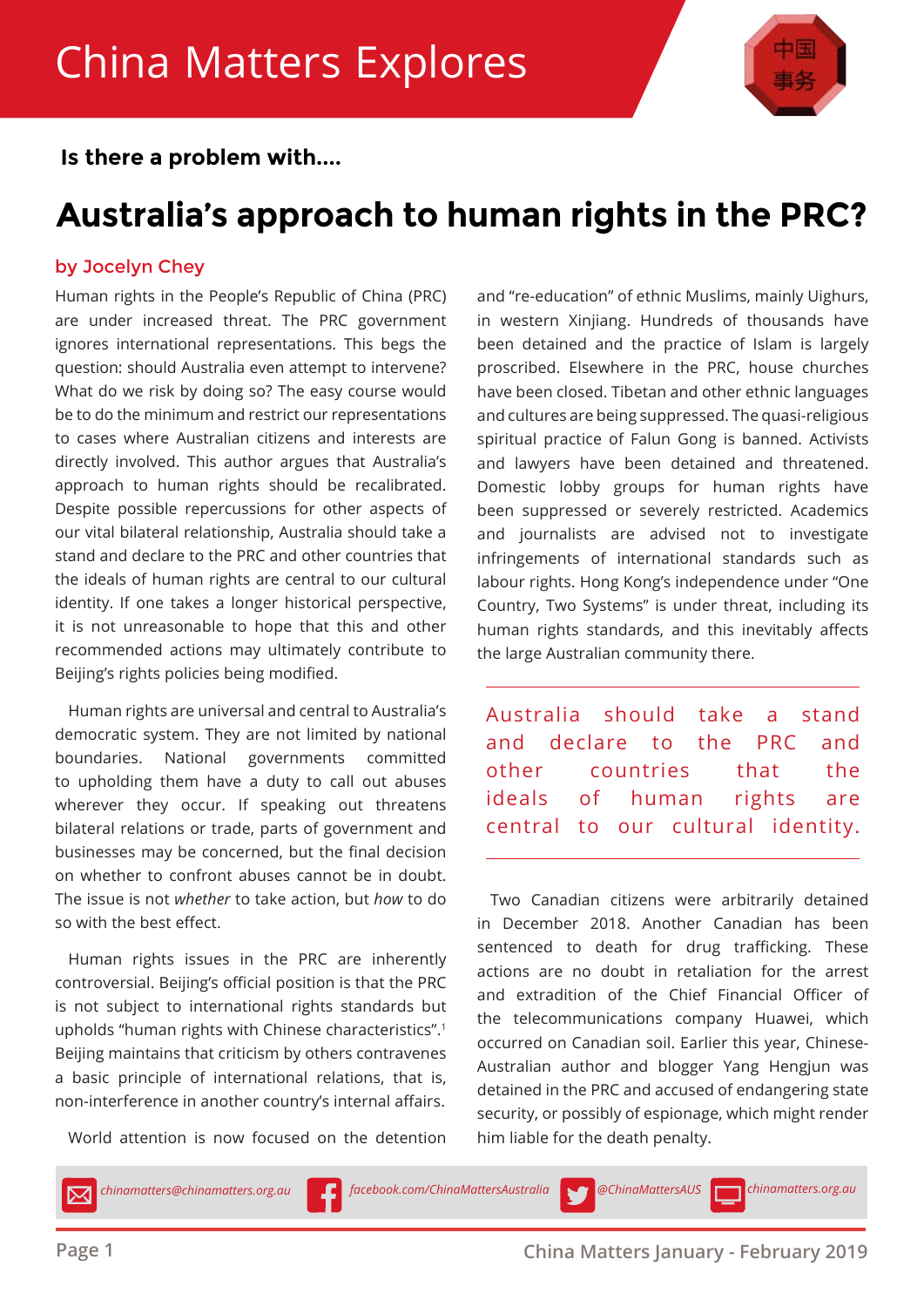## China Matters Explores

The Australian government's public position on human rights in the PRC has been reactive and inconsistent.2 Canberra prefers a "closed door" approach, although sometimes it has been accused of "megaphone diplomacy", for instance when former prime minister Kevin Rudd raised the plight of Tibetans during a speech at Peking University. Neither has proved effective, but the latter has provoked stronger reaction from Beijing. The approach of the Department of Foreign Affairs and Trade (DFAT) "aims to be constructive and is based on dialogue". The dialogue process has been in abeyance since 2014. Related assistance to the PRC has also been provided through a Human Rights Technical Cooperation Program.3

DFAT's dialogue partner is the PRC Ministry of Foreign Affairs (MFA). Within the PRC government structure, the MFA has little influence and has no authority to enforce legal and other changes that may be recommended by dialogue partners. In this way, the PRC government isolates discussions and renders them toothless. Alternatively, the MFA can at any time refuse to engage, thus closing this channel for communication.

Australia's approach so far has not contributed to meaningful improvements. Clearly more needs to be done. But if Australia steps up its lobbying, what would the consequences be?

#### **What are the risks?**

Beijing largely ignores international pressure. At best, criticism creates a prickly atmosphere that affects discussion of other issues. Some countries have been punished for taking a stand on human rights. For example, Norway's relations with the PRC suffered a six-year diplomatic freeze after human rights defender Liu Xiaobo was awarded the Nobel Peace Prize in 2010. Australian political leaders therefore generally avoid mention of human rights in their public utterances about the PRC. Beijing consequently concludes that rights are not a priority for Canberra and disregards representations. Prime Minister Scott Morrison did not raise the subject in his first speech on the Australia-China relationship in October 2018.4 However, Foreign Minister Marise Payne raised the plight of detained Uighurs in Xinjiang at a November 2018 meeting with her counterpart.<sup>5</sup>

If Australia raises rights issues only after they have been taken up by the United States, this reinforces the PRC view that Australia simply follows US policy. This weakens our ability to be taken seriously on all bilateral matters.

Dialogue on human rights issues may descend into tit-for-tat accusations. Australia is sensitive to this possibility since being elected to the UN Human Rights Council (UNHRC) and would prefer not to expose its own shortcomings such as the treatment of asylum seekers and Aborigines to international scrutiny.

### The Australian government's public position on human rights in the PRC has been reactive and inconsistent.

There is reason to fear that human rights abuses might be exacerbated by greater international lobbying. The Communist Party of China (CPC) paints such action as part of an anti-China conspiracy. This in turn stirs nationalist sentiment, which only discourages PRC citizens from dispassionately considering human rights abuses of minorities in the PRC, for example.

#### **What more can Australia do?**

Foreign policy in the PRC under President Xi is trending against internationalism, affected by residual and continuing anti-foreign sentiment from public opinion campaigns. If Australia wishes to see actual results from its lobbying on human rights, it will have to try much harder and expand its efforts beyond existing measures. This is more likely to prove effective if it is based on coordination with other international organisations and partners.

As a first step, the Australian government should draw up a statement of the principles on which our defence of human rights is based. The wording should be broadly canvassed with regional partners before being put to the PRC in a coordinated fashion.

Coordinated targeted sanctions may also be considered. These would convey the importance attached to human rights by the international community. Within the PRC government, the need to respond to the threat of sanctions would raise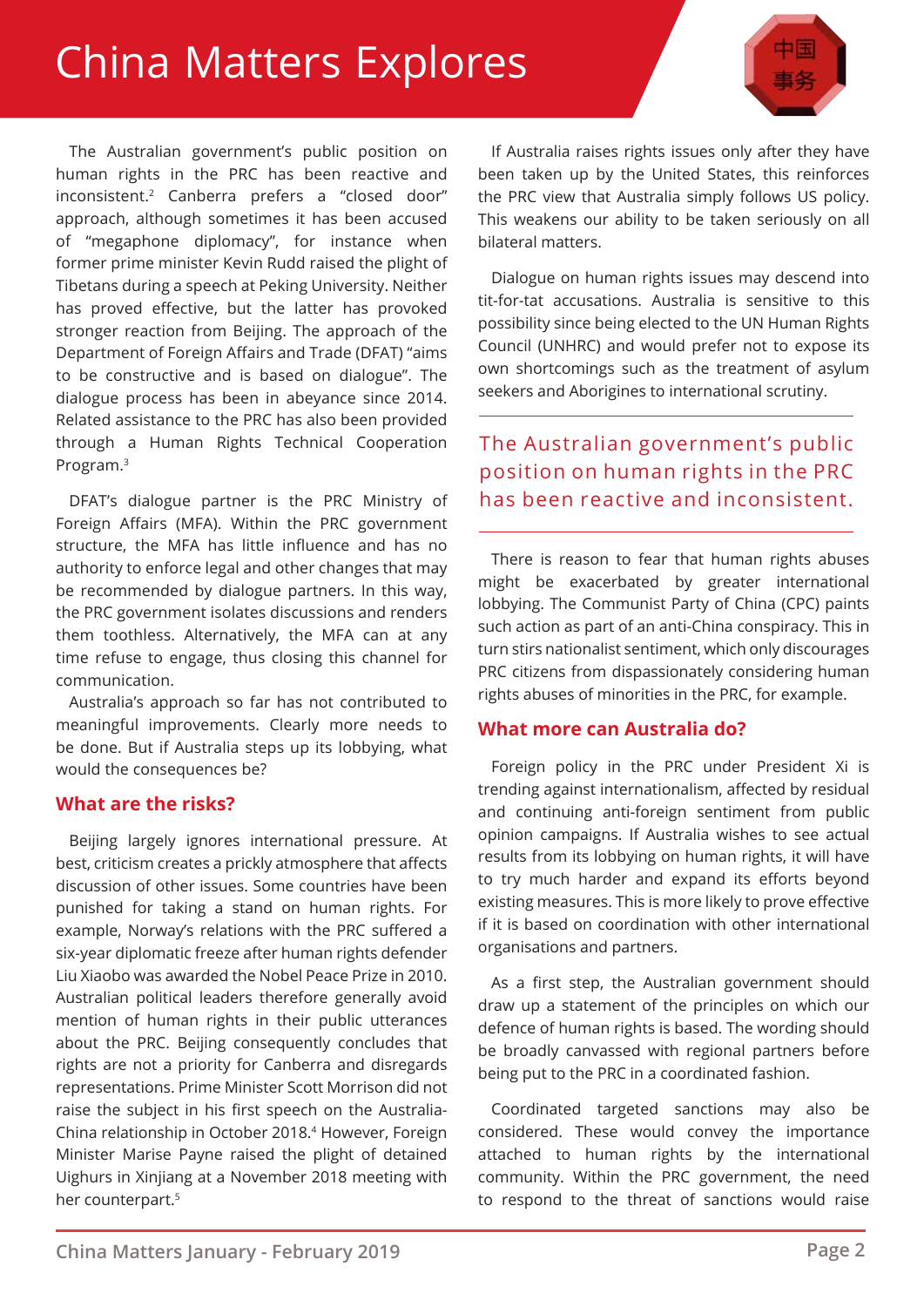# China Matters Explores



the discussion above the MFA to senior echelons of the Party and government. Australia should strongly consider passing legislation similar to the proposed European Union Global Human Rights Sanction Regime which would make it easier to place sanctions on individuals involved in egregious human rights abuses.<sup>6</sup>

To introduce this new and tougher line on our approach to human rights, a public statement should be prepared by DFAT, providing a concise outline of our commitment to maintaining standards worldwide. This should be presented and discussed with other national governments including the PRC.

Since Australia and the PRC are both members of the UNHRC, this forum presents valuable opportunities for informal and formal discussions. (The US resigned its membership earlier this year. Australia should re-apply for a seat at the earliest opportunity). In November 2018, the UNHRC conducted its third Universal Periodic Review (UPR) of human rights in the PRC.7 Although the PRC response to the UPR was widely panned,<sup>8</sup> the PRC highly values its UN membership. It has signed more than 20 international treaties (but not the International Covenant on Civil and Political Rights) and drawn up an official Action Plan on human rights for the period 2016 to 2020.9

When one takes a long-term view of the development of PRC rights policies, it is clear that some standards have been modified over time to conform more closely to international norms. For instance, women's rights in the PRC have improved greatly since the Fourth World Conference on Women, which took place in Beijing in 1995. That conference introduced international perspectives to local participants, encouraging them to lobby with their government for greater protections.

On particular human rights issues involving both countries' interests, Australian government action should be coordinated with international players where possible. Private representations are more effective if they are backed up by public statements. The language of such statements and the venue for their delivery should be chosen judiciously to avoid inflaming latent nationalist sentiment in the PRC. Australia has a flourishing Chinese-language press that can be used to convey a consistent message on human rights and relevant engagements with the PRC on these rights to readers in the PRC. Though, as most Australia-based Chinese-language media are owned by PRC-leaning organisations, Canberra should be vigilant for potential distortion of the Australian government's messaging.



**Source: Cornell Center on the Death Penalty Worldwide, 2018**

Protection of the rights of Australians in the PRC is a priority for Canberra. The recent detention of Australian citizen Yang Hengjun shows that the PRC government will not hesitate to warn Chinese-Australian communities of the risks of political activism directed against the CPC. Canberra's travel advisory service should advise Australian citizens travelling to the PRC about sensitive topics and particular areas of danger, such as the arbitrary rule of law.

Non-governmental organisations (NGOs) can play a vital role in liaison with other countries and lobbying for international representations and actions. Canberra should support the major NGOs financially, and encourage them to maintain their networks of contacts. Scholars should be encouraged to continue research programs that in the past have yielded invaluable information on rights issues in the PRC.

The PRC government has pursued Party officials and businessmen accused of corrupt practices who have fled overseas. The PRC signed an extradition treaty with Australia in 2007, but that treaty has not yet been ratified due to Australian concerns about the PRC legal system, including frequent resort to the death penalty. The PRC is keen for Australia to ratify. Delay in doing so presents an opportunity for Canberra to insist on observance of international norms.

In 2019, as the human rights situation in the PRC deteriorates, action by the Australian government is essential.